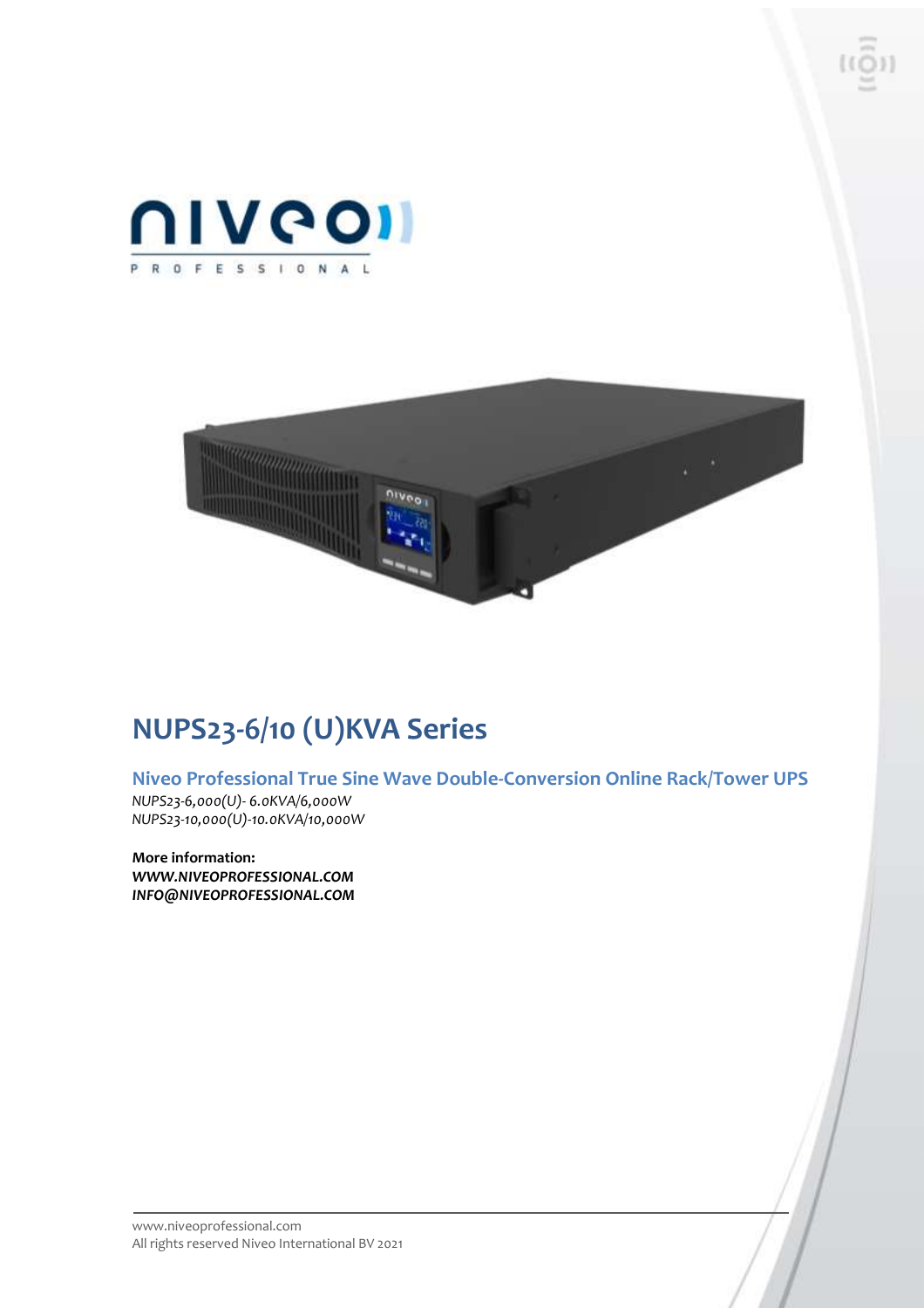# **Product Specification**

### **Introduction**

Ranging from 6KVA to 10KVA, NUPS23 provides server-grade full power protection from power failure, spikes and surge in small footprint with 3-level charging method and enhanced output power factor 1.0. Combining flexible rack form factor and LCD panel design, this series is perfect for high demanding AV, networking, telecom, server and mission-critical applications.

- **Clean power output**
- **No delay for batteries to kick in during black-outs**
- **Remote manageable**
- **Switchable outlets**

### **Features**

- **T** True Sine Wave double-conversion online
- **COUPUTE 1.0** Output power factor 1.0
- **If** User-friendly and easy-shift LCD design
- **Rack/Tower design**
- **If** ECO and advanced ECO mode for energy saving
- $\blacksquare$  Output voltage regulation < 1%
- **Programmable power management outlets**
- $\blacksquare$  Emergency power off function (EPO)
- Hot-swappable battery design
- $\blacksquare$  Multiple communication available

## **Specifications**

| <b>Capacity</b> |                      | 6kVA/6kW                                          | 10kVA/10kW |
|-----------------|----------------------|---------------------------------------------------|------------|
| indui           | Input mode           | Single phase + Ground                             |            |
|                 | Power factor         | ≥0.99@ 100% load                                  |            |
|                 | rating voltage       | 100/110/115/120/127 or VAC208/220/230/240Vac      |            |
|                 | rating frequency     | 50Hz/60Hz (auto sensing)                          |            |
|                 | Voltage range        | $110 - 286$ Vac                                   |            |
|                 | Frequency range      | 40~70Hz                                           |            |
|                 | Bypass voltage range | 220Vac max: 10%, 15%, 20% or 25%, default:<br>25% |            |
|                 |                      | 230Vac max : 10%, 15% or 20%, default +20%        |            |
|                 |                      | 240Vac max : +10% or 15%, default +15%            |            |
|                 |                      | min: 20%, 30% or 45%, default 45%                 |            |

All rights reserved Niveo International BV 2021

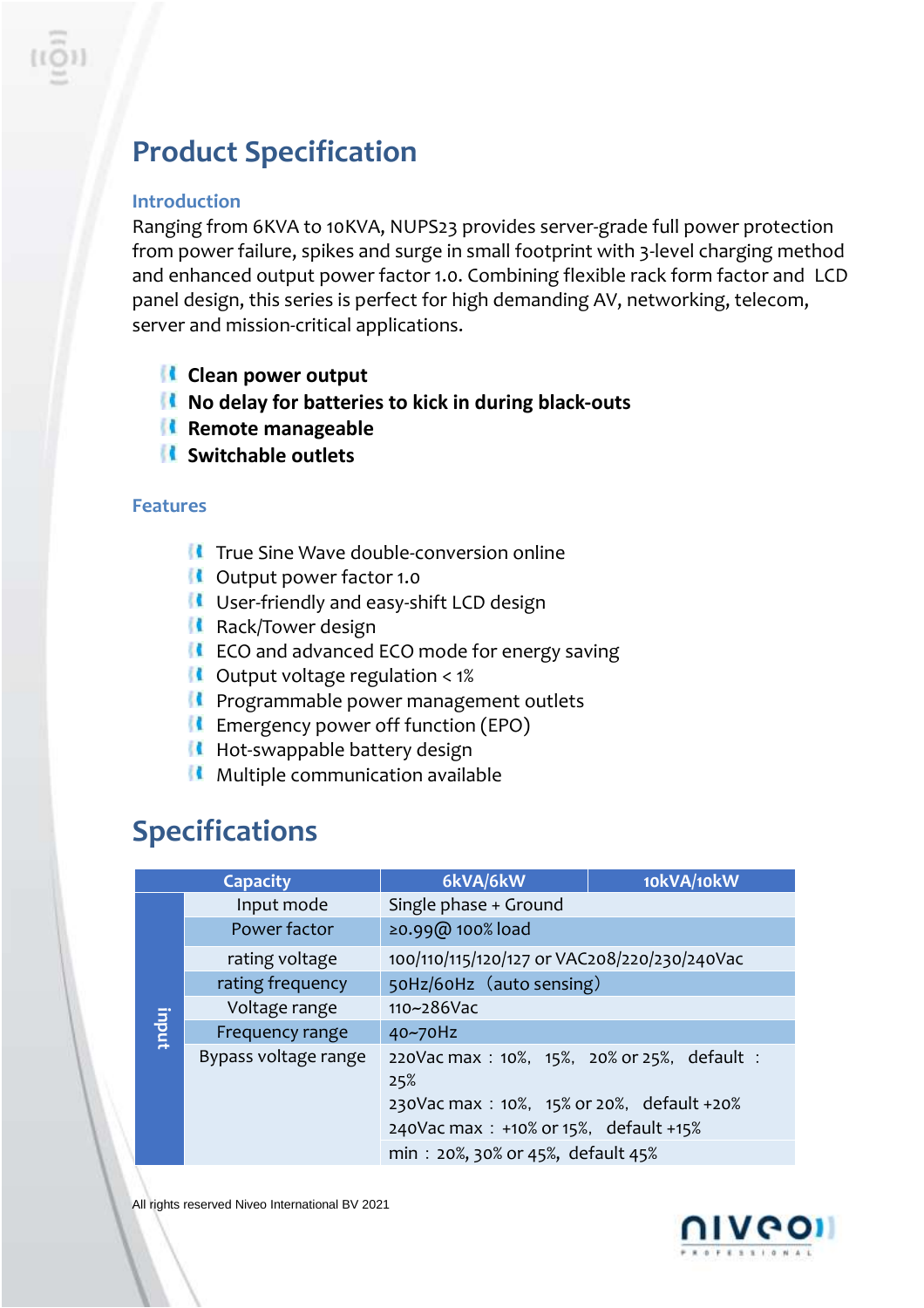|                             | <b>Bypass frequency</b>    |                                                            |  |
|-----------------------------|----------------------------|------------------------------------------------------------|--|
|                             | range                      | $\pm 1\%$ , $\pm 2\%$ , $\pm 4\%$ , $\pm 5\%$ , $\pm 10\%$ |  |
|                             | <b>THDI</b>                | ≤3% (100% linear load, input THDV ≤1%)                     |  |
|                             |                            | (100% non liner load, input THDV ≤1%)<br>≤5%               |  |
|                             | <b>Battery number</b>      | 20pc                                                       |  |
|                             | Battery type               | 7AH12V or 9AH12V                                           |  |
| <b>battery</b>              | Charge model               | Boost charge or float charge auto switch                   |  |
|                             | Charge time                | 7 hours recover to 90% capacity                            |  |
|                             |                            |                                                            |  |
|                             | Charge current(A)          | 1A (S) /10A (H)                                            |  |
|                             | Output type                | Single phase + Ground                                      |  |
|                             | Output precision           | $±1.0%$ ;                                                  |  |
|                             | Voltage distortion (       | ≤2% at 100% liner load                                     |  |
|                             | THD)                       | ≤5% at 100% non-liner load                                 |  |
|                             | Rating voltage             | 208/220/230V/240Vac                                        |  |
|                             | + transformer module       | 100/110/115/120/127Vac (for U versions only)               |  |
|                             | <b>Frequency precision</b> | ±0.1%                                                      |  |
|                             | <b>Rating Frequency</b>    | 50Hz/60Hz                                                  |  |
|                             | Frequency track speed      | 1Hz/s                                                      |  |
| output                      | Wave form                  | <b>Pure Sinewave</b>                                       |  |
|                             | Overload (PF1.0)           | 105%~110% 10min                                            |  |
|                             |                            | 110%~130% 1min                                             |  |
|                             |                            | ≥130% 200ms                                                |  |
|                             | Peak value factor          | 3:1                                                        |  |
|                             | Efficiency at normal       | 92%                                                        |  |
|                             | Dynamic respond            | 5.0%                                                       |  |
|                             |                            | 20 <sub>ms</sub>                                           |  |
|                             | DC heft                    | ≤500mV                                                     |  |
| ي                           | <b>Between Normal</b>      | oms                                                        |  |
|                             | mode and battery           |                                                            |  |
| vitch time                  | mode                       |                                                            |  |
|                             | Between inverter and       | oms                                                        |  |
|                             | bypass                     | unlock: $\leq$ 15ms (50Hz), $\leq$ 13.33ms (60Hz)          |  |
| <b>Noise</b>                |                            | $<$ 55dB $(m)$                                             |  |
| <b>Display</b>              |                            | LCD+LED                                                    |  |
| <b>Safety</b>               |                            | Meeting IEC62040-1 GB4943。                                 |  |
| <b>Max input voltage</b>    |                            | 320Vac, 1Hr                                                |  |
| <b>EMI</b>                  |                            | Conduction: IEC 62040-2                                    |  |
|                             |                            | Radiation : IEC 62040-2                                    |  |
|                             |                            | Harmonics: IEC 62040-2                                     |  |
| <b>EMS</b>                  |                            | IEC 62040-2                                                |  |
| <b>MTBF</b>                 |                            | $250,000$ Hr $1 + 1$ 400,000Hr                             |  |
| <b>MTTR</b>                 |                            | 30min                                                      |  |
| <b>Isolation resistance</b> |                            | $>2M\Omega$ (500Vdc)                                       |  |

All rights reserved Niveo International BV 2021

 $\begin{array}{c} \widehat{\{\mathfrak{l}(Q)}} \end{array}$